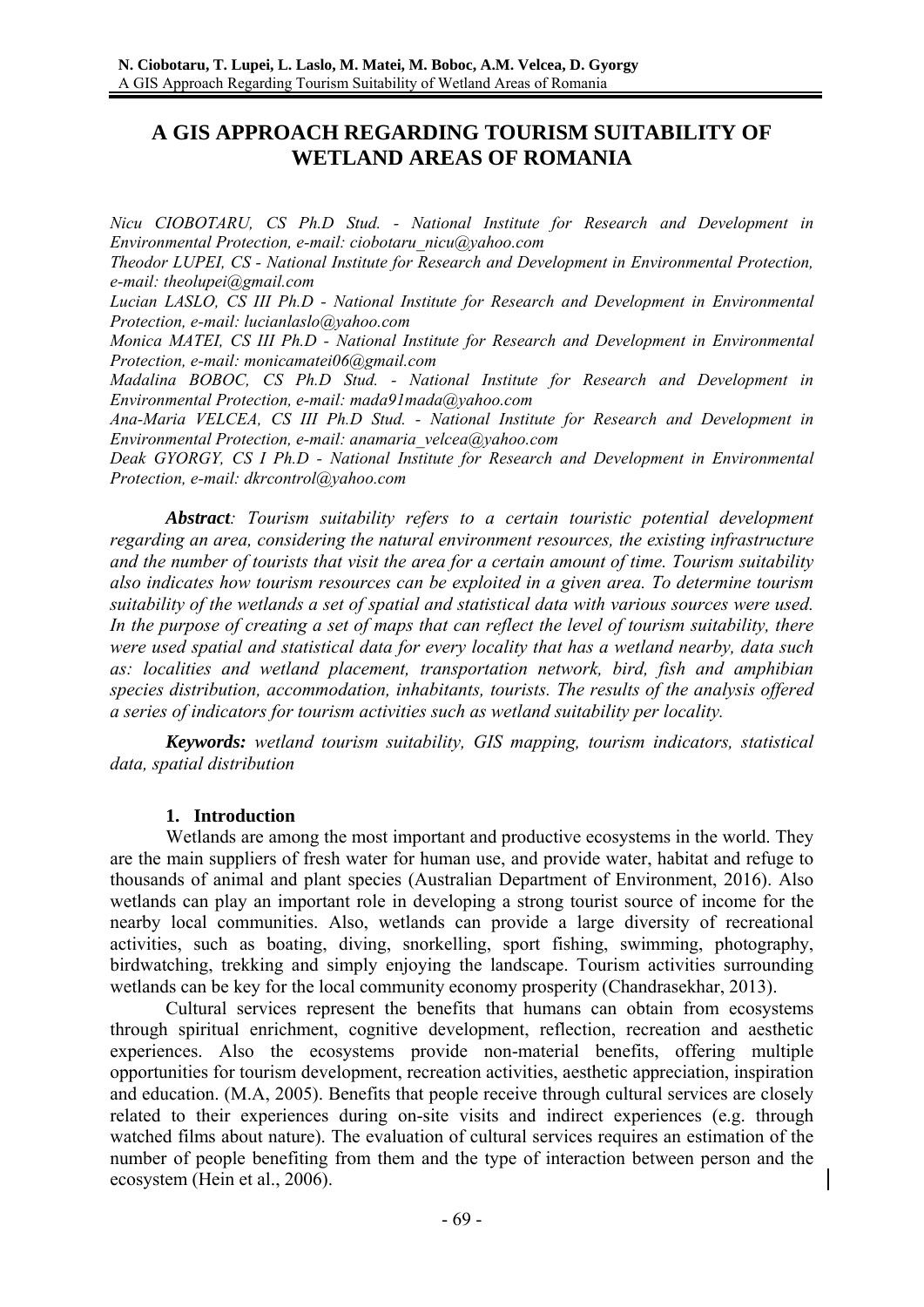Cultural services is the link between three major elements, first is the natural landscape itself, secondly the local community found around the wetland and the third element is represented by the tourists that visit the area. These three elements are closely related to each other. As an example, a wetland can offer raw materials, such as reed, or fish, or other natural resources that can be found and used by the local community, directly or indirectly, though activities such as crafts, local specific products, eco-tourism, etc.

 Wetland tourism suitability (WTS) represents the development potential of a certain area though a touristic point of view, taking into account aspects such as natural environment resources, existing infrastructure and the number of tourists willing to visit the area for a certain period of time. The WTS also indicates how tourism resources can be exploited in a given area. In most situations the wetlands surfaces are considered negligible by the local community and tourist alike (Davis, 1993).

In this paper are presented the data and methods (2) used to obtain the WTS indicators, the results (3) at nationwide level and conclusions (4) regarding the characteristics of this indicator.

#### **2. Data and methods**

At national level wetlands cover a surface under 2% of the total Romanian territory, and the data used to define the wetland areas was obtained through Copernicus Land Monitoring Service, using the wetlands thematic layer, at a resolution of 20m (Langanke et al., 2016).

 Other data used for this indicator was obtained from multiple data sources, such as spatial data presented in relation to the Romanian administrative territorial units. Also statistical data was used in relation with spatial indicators in order to aggregate WTS indicator. The first type of data used is represented by the primary dataset used to build the secondary set of data. The primary data set is composed of 6 elements listed in the table below (Table 1).

| No.            | <b>Spatial data</b>                                   | <b>Statistical data</b>             |  |
|----------------|-------------------------------------------------------|-------------------------------------|--|
| $\overline{1}$ | Wetlands location (EEA)                               | Population by localities (INSSE)    |  |
| 2              | Boundaries of territorial administrative units in     | Number of tourists per city $-2015$ |  |
|                | Romania (ANCPI)                                       | (INSSE)                             |  |
| 3              | Distribution of natural areas in Romania (Ministry of | Number of overnight stays per city  |  |
|                | Environment)                                          | $-2015$ (INSSE)                     |  |
| $\overline{4}$ | Birds, fish and amphibians species distribution by    |                                     |  |
|                | cities (IUCN)                                         |                                     |  |
| 5              | Transport network (OSM, 2017)                         |                                     |  |
| 6              | Accommodation establishments placement<br>(hotels.)   |                                     |  |
|                | guesthouses, motels, inns, etc. (Google Earth)        |                                     |  |

Table 1. Primary data used to determine the tourism suitability indicator

Based on the above mentioned indicators, the secondary dataset was obtained as a result of spatial interactions with local touristic objectives, throughout each locality in Romania. The secondary dataset takes into account 2534 Romanian localities with wetland areas across their territories, resulting in a series of indicators referring to data regarding natural potential of the specific wetland area (wetland surface per locality, the total number of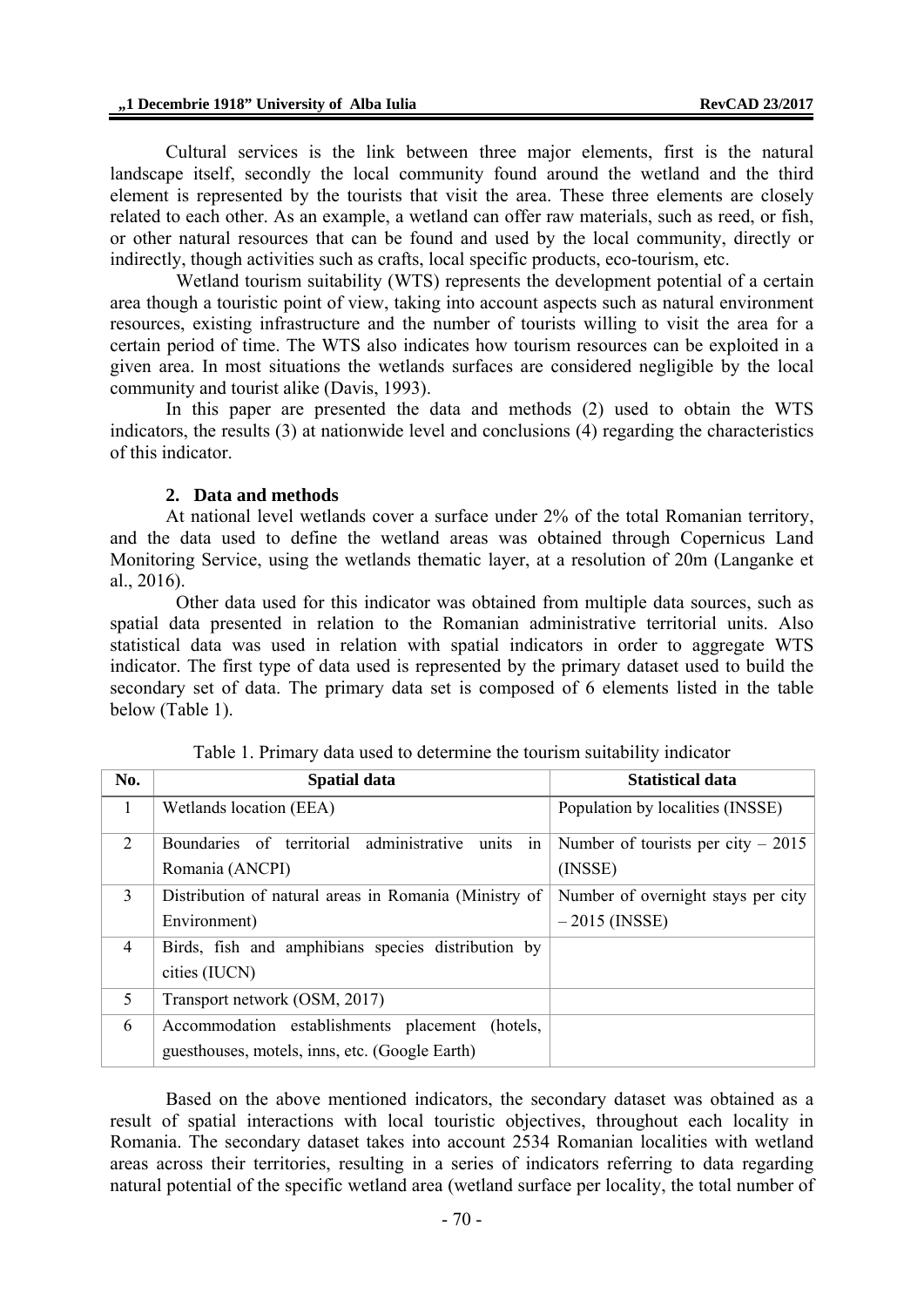species, type of protection), accessibility to the given wetland area (distance between the wetland and accommodation unit, the type of access) and tourism accommodation indicators (length of stay, tourists per 100 inhabitants) as it shows in the bellow table (Table 2).

| No. | <b>Spatial data</b>                                                  |  |  |
|-----|----------------------------------------------------------------------|--|--|
| 1   | Wetland surface areas at locality level                              |  |  |
| 2   | Total number of species of birds, fish and amphibians per localities |  |  |
| 3   | The type of protected area within the locality                       |  |  |
| 4   | Higher order access ways                                             |  |  |
| 5   | Average positioning of accommodation units within 1 km of wetlands   |  |  |
| 6   | Average length of tourist accommodation stay per locality            |  |  |
| 7   | Number of tourists per 100 inhabitants                               |  |  |

|  |  |  |  |  | Table 2. Secondary data resulting from the tourism suitability analysis |
|--|--|--|--|--|-------------------------------------------------------------------------|
|--|--|--|--|--|-------------------------------------------------------------------------|

The methods used to obtain these indicators is present in the following pages. First step consisted in calculating the secondary dataset using primary data sources, for each territorial administrative unit. To aggregate this indicator, a qualitative assessment was made by including 6 classes regarding the quality of each indicator, defined though ranks. As an example, surface covered catalogued as wetland, was calculated as a percentage related to the total administrative surface of a specific locality, and then was divided into 6 classes (Figure 1). Further, the resulted indicators where averaged using ponderation to obtain the WTS indicator.



Fig. 1. Wetlands surfaces on the Romanian territorial administrative units

In the following paragraphs the other indicators used in the WTS aggregation are briefly presented.

The total number of species, provided by the IUCN data-base (fish, amphibians and  $\parallel$ birds) that are found in a specific wetland, is considered to be a key factor in determining a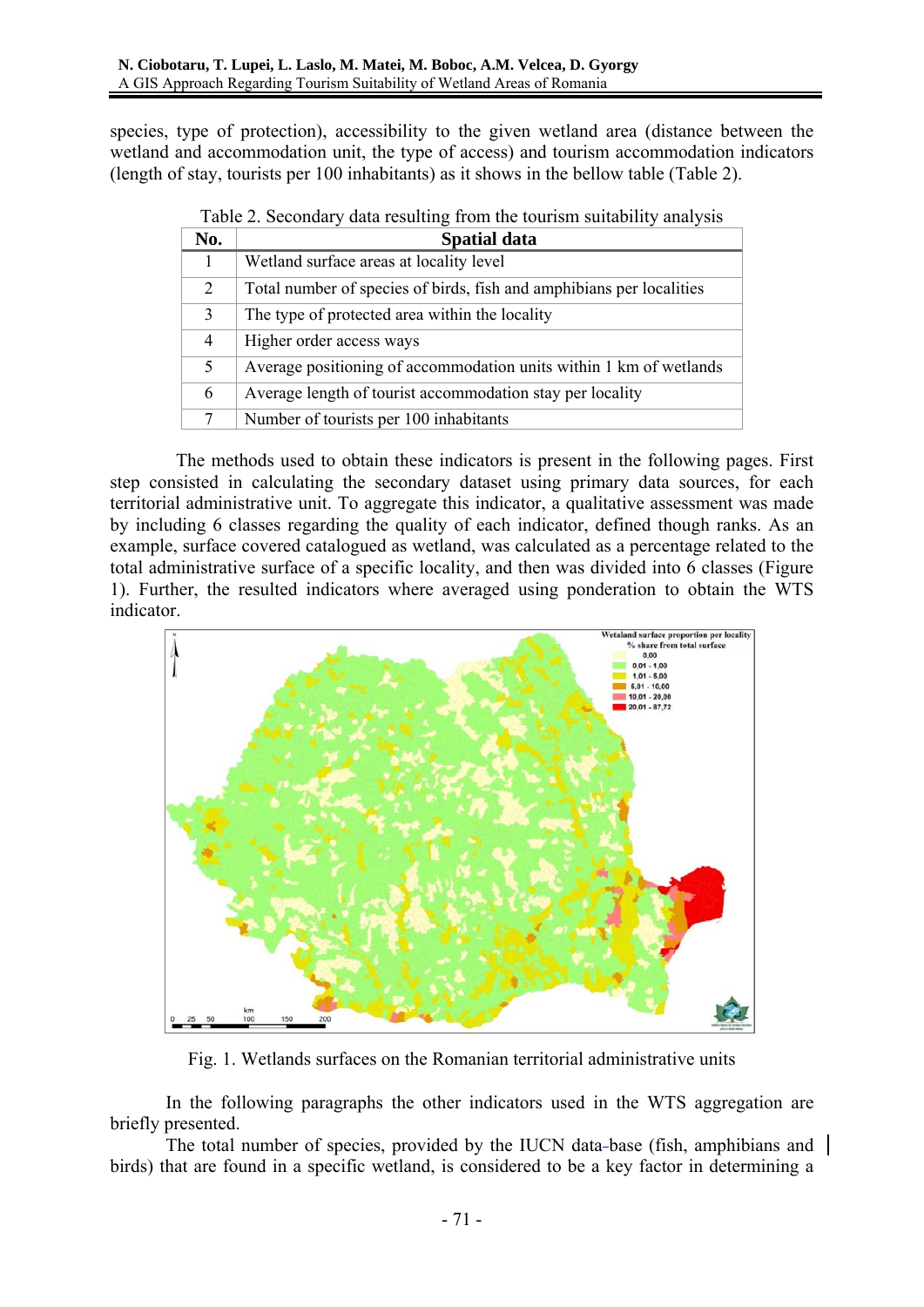wetland quality. The indicator regarding the total number of species is relevant in the current analysis because it indicates the food source potential (fish and amphibians) for avifauna in a wetland. Thus, a rich biodiversity area is characterized though a significant number of wildlife species (total number of species classified in table 3), being a key factor that is contributing to the tourists attractiveness concerning the area.

The next data set is referring to the type of protection within de administrative borders of localities (Figure 2). As an example, the localities with a Biosphere reservation or a RAMSAR site are considered to be more important in term of tourism potential than those without a protection form within their territory, therefore the protected flora, fauna and landscape being a source of attraction for tourists. In the current paper, the database regarding the protected areas was obtained from The Ministry of Environment, which is a GIS database with the natural parks, national parks, RAMSAR sites, Biosphere Reserves, Natura 2000 sites and strictly protected areas, and in this study was classified according to their touristic importance (Table 3).



Fig. 2. Protected areas present on the territory of Romanian localities

The access type is another indicator used to establish the exploitation potential of a touristic site in general. In this paper, roads, railways and water navigation ways were taken into account as type of access, according to the information provided by the OpenStreetMap website, as described in table 3. The analysis did not include airline transport access.

Regarding accommodation units placed nearby wetlands, a database was built using Google Earth app, by searching the available accommodation units across the selected localities and creating a database using the extracted XML files with their geo-position. According to the created database there are a number of over 7000 accommodation units placed in a 1 km radius of all wetlands across Romania. Using this database the average distance between accommodation units and the closest wetland area was obtained, the classes of this dataset being presented in table 4.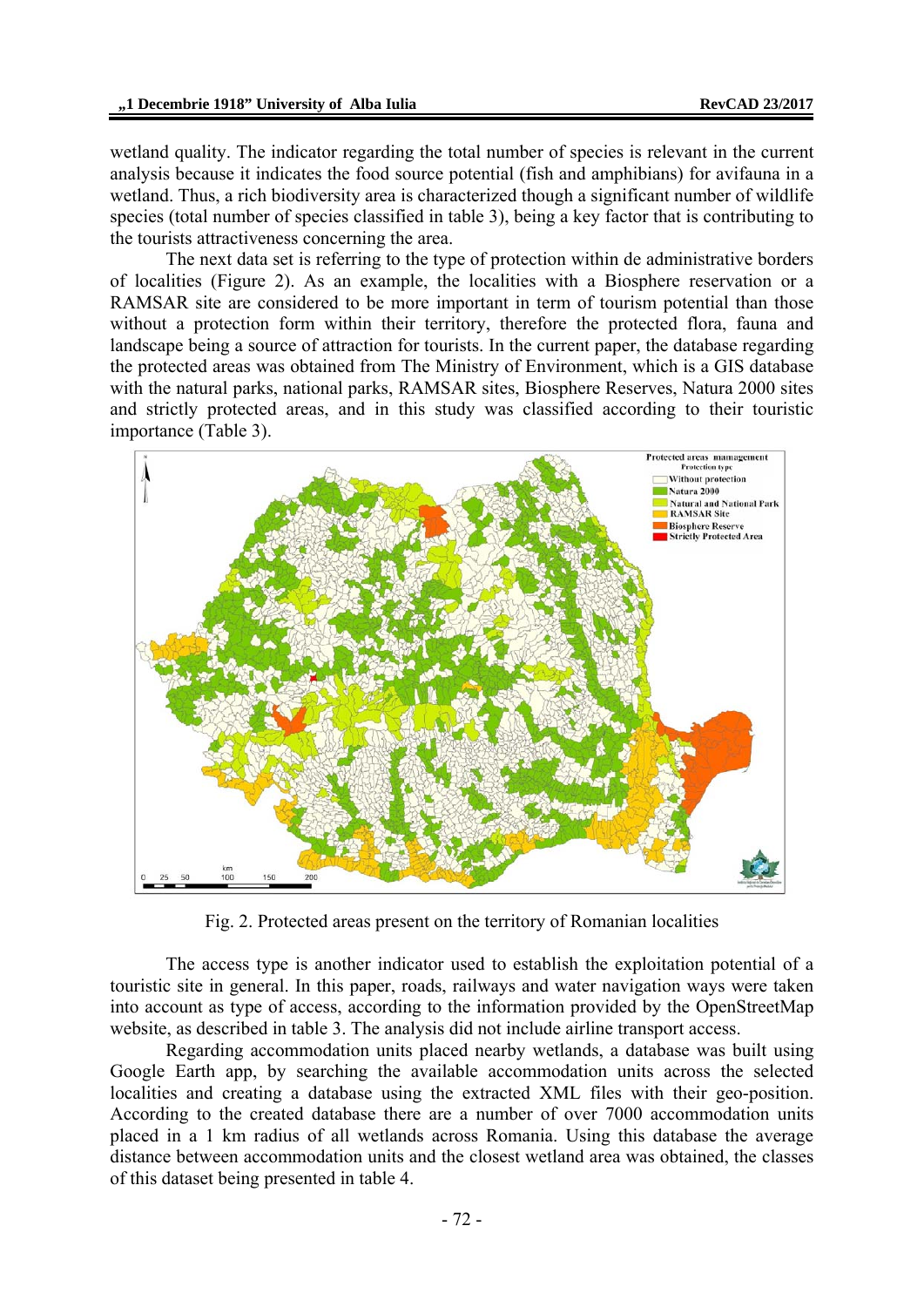The tourist activity along wetlands in Romania was measured throughout two indicators, namely the average length of stay for tourists in the territory of the localities and the number of tourists per 100 inhabitants for each locality (Table 4). Localities recording a higher number than 50 tourists per 100 inhabitants can be considered places where the tourism activity has a significant impact on the local economy, such as Călimăneşti, Mangalia, Sfântu Gheorghe (Tulcea), Techirghiol, etc, while the localities with a longer night's stay (more than 3 days – a weekend break) ar considered important in terms of tourism activities. Each class of characteristics was assigned to a rank between 1 and 6, in inverse proportional order to the value specific to that class (Table 3-4).

Table 3. Ranks and classes of: Wetland share per locality; Total number of wetland specific fauna (fish, amphibians and birds); Instituted protection type within the locality territory; Type of access to the locality

|               |            | <b>CHARACTERISTICS</b> |                  |                              |                                |
|---------------|------------|------------------------|------------------|------------------------------|--------------------------------|
| <b>RANK</b>   | Class      | Wetland                | <b>Number of</b> | <b>Protection Type</b>       | <b>Access type</b>             |
|               | Values     | share                  | species          |                              |                                |
|               | $4.01 - 5$ | >20%                   | >100             | <b>Biosphere Reserve</b>     | Highway - Main Railway         |
| $\mathbf{II}$ | $3.01 - 4$ | 10% - 20%              | $80 - 100$       | <b>RAMSAR Site</b>           | European-National Road         |
| $\mathbf{m}$  | $2.01 - 3$ | $5% - 10%$             | $70 - 80$        | <b>National-Natural Park</b> | <b>Secondary National Road</b> |
| IV            | $1.01 - 2$ | $1\% - 5\%$            | $60 - 70$        | Natura 2000                  | County Road - Water way        |
| $\mathbf v$   | $0.01 - 1$ | $1, \% <$              | $50 - 60$        | Strictly protected           | <b>County Road</b>             |
| VI            | 0          | 0,0%                   | 50<              | Without protection           | Commune Road                   |

Table 4. Rank and characteristic class values for: distance between accommodation units and wetlands; Average length of accommodation stay for tourists per locality; Number of tourists per 100 inhabitants per locality

|              |                 | m <sub>1</sub><br><b>CHARACTERISTICS</b>                       |                                                           |                                                        |  |
|--------------|-----------------|----------------------------------------------------------------|-----------------------------------------------------------|--------------------------------------------------------|--|
| <b>RANK</b>  | Class<br>Values | <b>Distance between</b><br>accommodation<br>units and wetlands | Average length of<br>sojourn for tourists<br>per locality | Number of tourists per 100<br>inhabitants per locality |  |
|              | $4.01 - 5$      | $< 100 \text{ m}$                                              | 7 - 9,94 days                                             | $> 500\%$                                              |  |
| $\mathbf{I}$ | $3.01 - 4$      | $101 - 200$ m                                                  | $5,01 - 7$ days                                           | $100 - 500\%$                                          |  |
| Ш            | $2.01 - 3$      | $200 - 400$ m                                                  | $3,01 - 5$ days                                           | $50,01 - 100\%$                                        |  |
| IV           | $1.01 - 2$      | $400 - 700$ m                                                  | $2,01 - 3$ days                                           | $5,01 - 50\%$                                          |  |
| V            | $0.01 - 1$      | 700 - 1000 m                                                   | $0.01 - 2$ days                                           | $0,01 - 5\%$                                           |  |
| VI           | $\theta$        | $> 1000 \text{ m}$                                             | $0$ days                                                  | $0.0\%$                                                |  |

As a result of the secondary indicators reclassification into 6 ranks with values between 0 and 5, tables 3 and 4 where obtained. These ranks made possible the interoperability of terms, by bringing them at the same scale, different properties and measure units, such as the type of area protection and type of access.

#### **3. Results**

Based on all the indicators previous analysed, it resulted a series of ranks that classify the tourism suitability potential of every urban and rural locality that has in its borders a wetland area. The results of the study where divided in two categories, WTS index for urban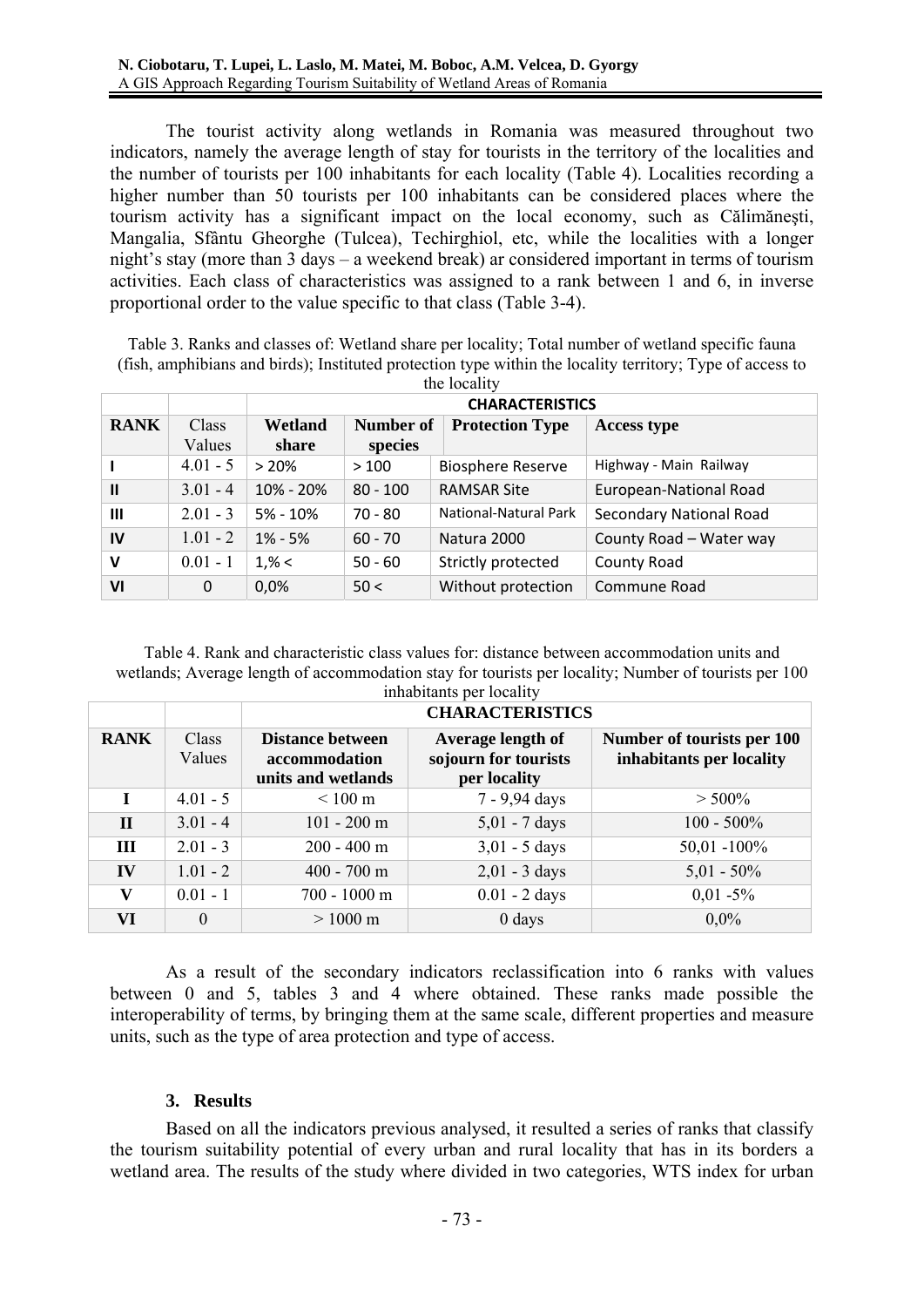and rural areas from Romania. This separation was made due to the different role and usage of wetlands. In an urban area the wetland is considered leisure a sites, and in many cases this type of places is beneficiating of a more developed infrastructure in terms of access and hosting capabilities. In literature some different functions of wetlands where identified for urban areas, such as improving the quality of surface water by purifying the runoff water from cities, by eliminating the phosphates, nitrates, solid substances and heavy metals (Urban wetlands, 2005), therefore urban wetlands being used to maintain or improve surface water quality (Ehrenfeld, 2000), thus creating and maintaining a more pleasant space within urban landscapes, improving the well-being of city inhabitants. In rural areas of Romania the wetlands are in lesser degree used for touristic purposes due to lesser infrastructure development and a lesser promotion, despite that in the rural areas wetlands occupies a greater percentage of the total administrative area. Mostly, the wetlands are used as source of raw materials or food for the rural communities. Even so, in rural areas the wetlandshave a greater potential in terms of touristic usage as it results from WTS index for rural environment.

The results for the first ten urban areas (Table 5) brought some interesting results, WTS index scores high values for some well-known touristic sites with wetland areas in their territories, such as Sulina, Tulcea cities located in (or near) Danube –Delta, Moldova Nouă, Orșova located on the Danube River bank, cities visited for their wetland attractions. Other cities with high values of WTS index are Constanța, Mangalia, Techirghiol placed on the Black Sea coast, and are visited for the sea side beaches. Călimănești city is a prestigious balneal resort, with curative waters, on the Olt River bank. The last four cities are visited for different reasons that their wetlands, but despite this fact, the wetlands is part of their landscape and is used indirectly. The most surprising result are for Mărăsești (near Siret River) and Săcele (Near Olt River) cities, that are not known as touristic sites for wetland, but mostly for their historical features for the first city and as mountain resort for the last one. Therefore WTS index identified the potential of these two cities in developing tourism activities related to wetlands.

| No.            | <b>Urban locality</b> | <b>County</b> | <b>Class value</b> | <b>Rank</b> |
|----------------|-----------------------|---------------|--------------------|-------------|
|                | Sulina                | Tulcea        | 4.02               |             |
| $\overline{2}$ | Mangalia              | Constanta     | 3.79               | Н           |
| 3              | Tulcea                | Tulcea        | 3.66               | Н           |
| 4              | Călimănești           | Vâlcea        | 3.53               |             |
| 5              | Moldova Nouă          | Caraș-Severin | 3.3                | Н           |
| 6              | Mărășești             | Vrancea       | 3.26               | Н           |
|                | Constanța             | Constanța     | 3.25               | Н           |
| 8              | Orsova                | Caraș-Severin | 3.24               | Н           |
| 9              | Techirghiol           | Constanța     | 3.21               | Н           |
| 10             | Săcele                | <b>Brasov</b> | 3.13               |             |

Table 5. Top 10 urban localities in the general rank of wetland tourism suitability

Overall, at a national level (Figure 3), the urban areas are classified below Rank I, except Sulina city (Rank I), which is the most suitable city for touristic activities related to wetland. The most common rank for the urban environment being . The first rank (Rank I) corresponds to high class values of all inputs mentioned in Tables 3-4. Another important aspect is that generally, most of the urban localities with a high values of the rank are placed on the banks of the Danube or the Black Sea coast, except Mărășești, Săcele and Călimănești cities.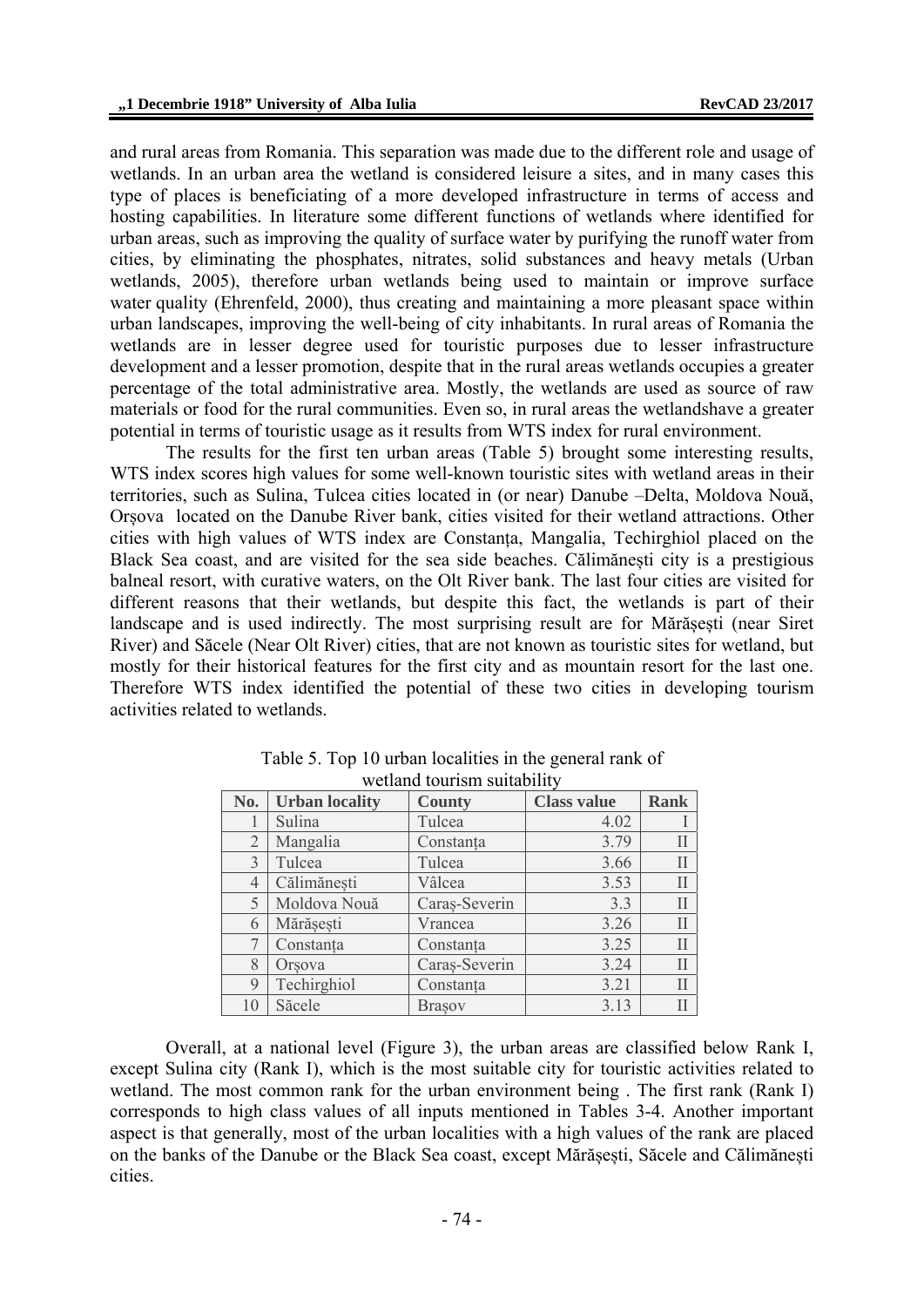

Fig. 3. Wetland suitability at urban level

Based on the general rank of tourism suitability potential in **rural areas,** it can be observed that in the top 10 positions (Table 6 are 6 rural localities placed in Tulcea County, especially in or nearby the Danube Delta (Figure 4). The village of Sfântu Gheorghe is the locality in Romania with the largest rank regarding wetland tourism suitability, with a percentage of 87.7% of the total administrative territory covered by wetlands. Generally the rural localities have a better rank, and potential than the urban areas mostly due to their natural landscape and to a greater .

| No.            | <b>Rural locality</b> | County        | <b>Class values</b> | Rank         |
|----------------|-----------------------|---------------|---------------------|--------------|
| 1              | Sfântu Gheorghe       | Tulcea        | 4.16                | I            |
| 2              | Maliuc                | Tulcea        | 4.16                |              |
| $\overline{3}$ | Crisan                | Tulcea        | 4.04                | I            |
| 4              | Murighiol             | Tulcea        | 3.92                | $_{\rm II}$  |
| 5              | Socol                 | Caraș-Severin | 3.55                | $\mathbf{I}$ |
| 6              | Pojejena              | Caraș-Severin | 3.55                | $\mathbf{H}$ |
| 7              | <b>Bestepe</b>        | Tulcea        | 3.51                | $\mathbf{H}$ |
| 8              | Somova                | Tulcea        | 3.51                | $\rm II$     |
| 9              | Malu Mare             | Dolj          | 3.5                 | П            |
| 10             | Sighevița             | Caraș-Severin | 3.41                | Н            |

| Table 6. Top 10 rural localities in the general |
|-------------------------------------------------|
| rank of wetland tourism suitability             |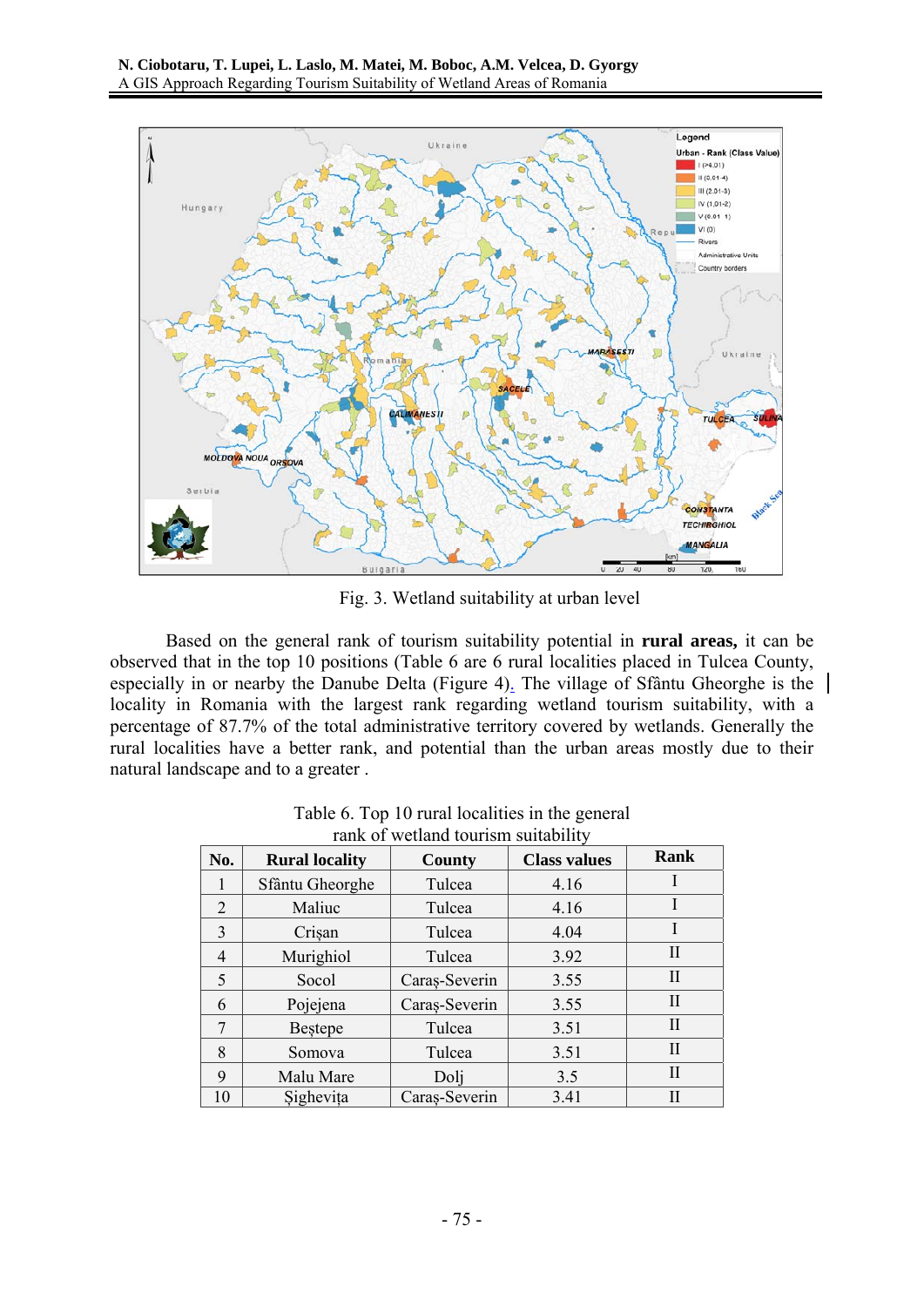

Fig. 4. Wetland suitability at rural level

Tourism suitability can be on a different level, when we refer to urban or rural areas, especially based on the level of infrastructure development, when referring to transport network, accommodation units. Thus a wetland attractive landscape can be more accessible to tourists if they have a way to get to that specific place, either through personal car, or public transport, and also if they have accommodation units to spend the night at and also establishments that serve food.

Accessibility is a key factor in today's world, when time is precious, and people want to move fast and safe to their destination, this meaning a well-maintained and efficient transport network, combined with a wide range of accommodation and dining options. All these amenities are more appealing to tourists and they tend to stay a longer period of time, this resulting in an larger income for the local community. The income could be used in maintaining and developing the existing infrastructure, and also improving and diversifying conditions that tourists would find when visiting.

It should be taken into account the fact that with the increasing number of tourists there is a greater risk of damaging the natural surroundings, so a sustainable approach is necessary to preserve the natural environment and maintain its balance with a minimal mark of human presence upon wild species in the protected areas. Informative panels explaining the rules of visiting these protected areas will help in still in those who want to visit the responsibilities they need to keep this natural objective in the best possible condition. Other facilities such as bird and animal observation points, informational centres, are other effective ways of contributing to a pleasant experience of tourists in the area.

A good factor for attracting tourists, especially in rural areas, is the preservation of local authenticity values, referring to the local architectural patterns of houses, the promotion of culinary specialties and local traditions.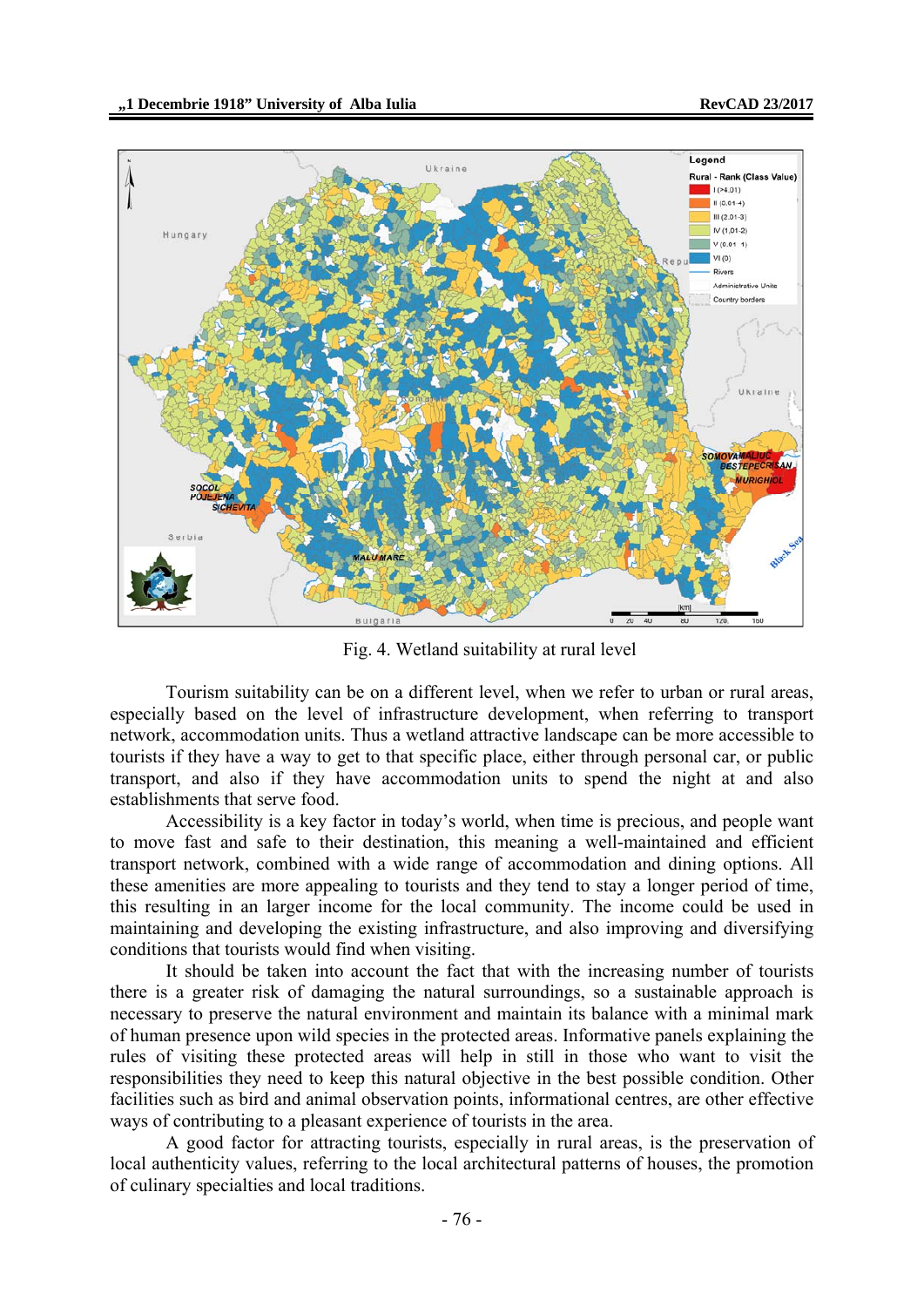### **4. Conclusions**

Mapping wetlands and the elements linking these areas to tourist attractiveness is a way of drawing attention and observing their current dimensions and conditions, and can lead to a better understanding of the methods that need to be applied in order to make them become a source of income for the surrounding local community. This paper results can stand as a wetland tourism factor of attention, taking into account that this natural areas have diverse and varied plant and animal species.

WTS index could be consider either an indicator of tourism potential of wetlands either an indicator of utilisation as touristic site. For the places with no touristic activities in wetland areas it indicates the potential, while for the localities with intense touristic activities it indicates the suitability of tourism activities.

## **5. References**

- *1. Agenția Națională de Cadastru și Publicitate Imobiliară (ANCPI), 2017, Boundaries of territorial administrative units in Romania*
- *2. Australian Government, Department of Environment, 2016, Wetlands and the community, https://www.environment.gov.au/system/files/resources/642a31dc-215d-40cd-9029- 6380dc06b200/files/factsheet-wetlands-community.pdf*
- *3. Bird Life International and Handbook of the Birds of the World, 2016. Bird species distribution maps of the world. Version 6.0., s.l.: s.n.*
- *4. Chandrasekhar A*.*, 2013, Wetlands as a sustainable tourism destination Geneva, 11 December 2013*

*http://www.teebweb.org/wetlands-as-a-sustainable-tourism-destination*

- *5. Dave Pritchard, Rapid Cultural Inventories for Wetlands, Ramsar Culture Network 2016, http://www.ramsar.org/sites/default/files/documents/library/guidance\_- \_rapid\_cultural\_inventories\_for\_wetlands.pdf*
- *6. Davis, T. J., 1993, Towards the Wise Use of Wetlands. Wise Use Project, Ramsar Convention Bureau, Gland, Switzerland. http://archive.ramsar.org/cda/en/ramsar-pubs-books-towards-wise-use-of-21381/main/ramsar/1-30-101%5E21381\_4000\_0\_\_*
- *7.* INSSE, 2016. *Înnoptari in structuri de primire turistica pe tipuri de structuri, judete si localitati, pe luni - TUR105H ,* București: s.n.
- 8. INSSE, 2016. *Populația după domiciliu la 1 ianuarie POP107D ,* București: s.n.
- 9. INSSE, 2016. *Sosiri ale turistilor in structuri de primire turistica pe tipuri de structuri, pe judete si localitati - TUR104E 2015,* București: s.n.
- 10. IUCN Red List Unit, 2016. *UCN Red List Data Freshwater Fish Amphibians ,*  Cambridge: s.n.
- *11. Langanke T., et al., 2016, GIO land (GMES/Copernicus initial operations land) High Resolution Layers (HRLs) High Resolution Layer: Wetlands (WET) 2012, EEA*
- 12. *Milennium Assessment, 2003, Ecosystems and Human Well-being A Framework for Assessment,* United Nations
- 13. Ministerul Mediului, 2016. *Arii protejate -Date GIS.* București: s.n.
- 14. OpenStreetMap, 2017. *OSM baza de date România.* s.l.:s.n.
- *15. RAMSAR CONVENSION, Destination wetlands: supporting sustainable tourism. 2012. Secretariat of the Ramsar Convention on Wetlands, Gland, Switzerland, & World Tourism Organization (UNWTO), Madrid, Spain*